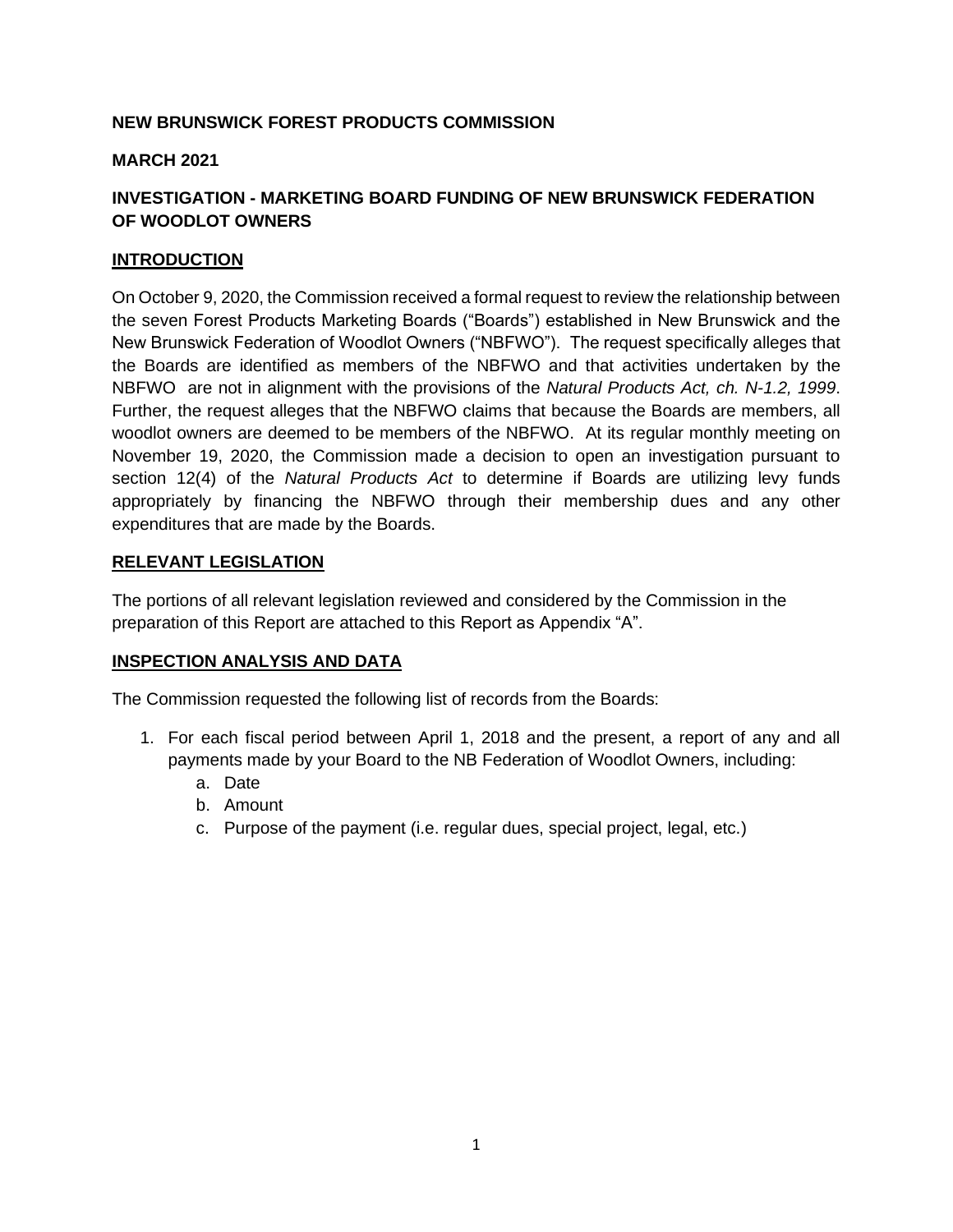| <b>Marketing Board Payments to NB Federation of Woodlot Owners</b> |                |                       |       |               |                                                    |
|--------------------------------------------------------------------|----------------|-----------------------|-------|---------------|----------------------------------------------------|
| 2018-19                                                            |                | <b>Communications</b> |       |               |                                                    |
| <b>Marketing</b><br><b>Board</b>                                   | <b>Dues</b>    | / Other               | Legal | <b>Totals</b> | <b>Comments</b>                                    |
| Carleton-<br>Victoria                                              | \$11,499.85    | \$<br>3,835.67        | $$ -$ | \$15,335.52   |                                                    |
| <b>Madawaska</b>                                                   | \$10,665.00    | 4,049.96<br>\$        | \$ -  | \$14,714.96   | \$5,335 for dues<br>comes from GNB<br>Silv Funding |
| <b>North Shore</b>                                                 | \$15,700.92    | 3,638.89<br>\$        | $$ -$ | \$19,339.81   |                                                    |
| <b>Northumberland</b>                                              | \$<br>9,430.00 | \$<br>3,164.25        | $$ -$ | \$12,594.25   |                                                    |
| <b>SENB</b>                                                        | \$<br>8,349.92 | 4,221.37<br>\$        | $$ -$ | \$12,571.29   |                                                    |
| <b>SNB</b>                                                         | \$23,575.00    | \$<br>5,429.59        | $$ -$ | \$29,004.59   |                                                    |
| <b>YSC</b>                                                         | \$19,995.69    | \$<br>4,411.02        | $$ -$ | \$24,406.71   |                                                    |
| <b>Totals</b>                                                      | \$99,216.38    | \$28,750.75           | \$ -  | \$127,967.13  |                                                    |

From the information collected, the Commission found the following:

| 2019-20                          |              | <b>Communications</b> |                 |               |                                                                                                           |
|----------------------------------|--------------|-----------------------|-----------------|---------------|-----------------------------------------------------------------------------------------------------------|
| <b>Marketing</b><br><b>Board</b> | <b>Dues</b>  | / Other               | Legal           | <b>Totals</b> | <b>Comments</b>                                                                                           |
| Carleton-<br><b>Victoria</b>     | \$10,370.05  | \$6,892.80            | \$<br>1,489.50  | \$18,752.35   |                                                                                                           |
| <b>Madawaska</b>                 | \$10,685.00  | \$6,892.80            | \$<br>1,000.00  | \$18,577.80   | \$5,335 for dues<br>comes from GNB<br>Silv Funding                                                        |
| <b>North Shore</b>               | \$17,744.59  | \$8,041.71            | \$<br>1,712.93  | \$27,499.23   |                                                                                                           |
| <b>Northumberland</b>            | \$9,430.00   | \$6,892.79            | \$<br>1,489.50  | \$17,812.29   |                                                                                                           |
| <b>SENB</b>                      | \$16,730.07  | \$8,382.32            | $\frac{2}{3}$ . | \$25,112.39   | \$8,365.02 for<br>dues comes from<br><b>GNB Silv Funding</b><br>- legal fees<br>lumped into<br>Comm. Pmt. |
| <b>SNB</b>                       | \$23,736.00  | \$7,926.72            | $\frac{2}{3}$ . | \$31,662.72   |                                                                                                           |
| <b>YSC</b>                       | \$19,174.42  | \$7,926.72            | \$<br>1,712.93  | \$28,814.07   |                                                                                                           |
| <b>Totals</b>                    | \$107,870.13 | \$52,955.86           | \$<br>7,404.86  | \$168,230.85  |                                                                                                           |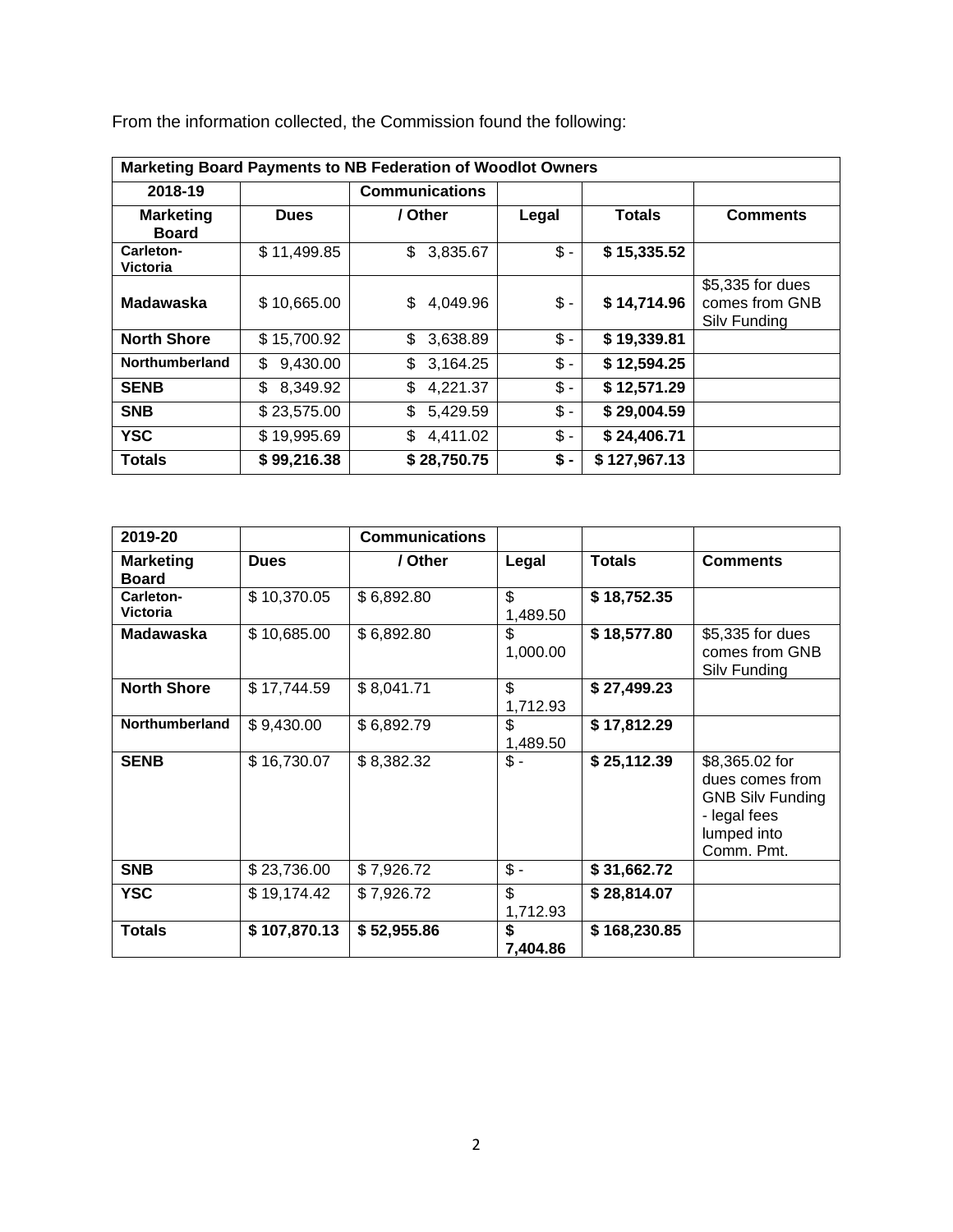| 2020-21 To 11/30/2020            |             | <b>Communications</b> |                 |               |                                                              |
|----------------------------------|-------------|-----------------------|-----------------|---------------|--------------------------------------------------------------|
| <b>Marketing</b><br><b>Board</b> | <b>Dues</b> | / Other               | Legal           | <b>Totals</b> | <b>Comments</b>                                              |
| Carleton-<br><b>Victoria</b>     | \$5,185.02  | \$2,468.50            | $\frac{2}{3}$ - | \$7,653.52    |                                                              |
| <b>Madawaska</b>                 | \$10,670.00 | \$2,636.03            | $$ -$           | \$13,306.03   | \$714.29 other to<br>P. DeMarsh<br>scholarship fund          |
| <b>North Shore</b>               | \$17,744.50 | \$1,388.20            | $$ -$           | \$19,132.70   |                                                              |
| <b>Northumberland</b>            | \$9,430.00  | \$3,636.02            | $\mathsf{\$}$ - | \$13,066.02   | \$714.29 other to<br>P. DeMarsh<br>scholarship fund          |
| <b>SENB</b>                      | \$13,941.67 | \$2,921.73            | $$ -$           | \$16,863.40   | \$5,228.12 for<br>dues comes from<br><b>GNB Silv Funding</b> |
| <b>SNB</b>                       | \$15,824.00 | \$1,971.79            | $$ -$           | \$17,795.79   |                                                              |
| <b>YSC</b>                       | \$4,809.89  | \$5,048.40            | $$ -$           | \$9,858.29    | \$821.43 other to<br>P. DeMarsh<br>scholarship fund          |
| <b>Totals</b>                    | \$77,605.08 | \$20,070.67           | $$ -$           | \$97,675.75   |                                                              |

### Review of Data

The Commission notes that the Boards each provide significant funding to the NBFWO on a yearly basis. Financial contributions by the Boards range from a yearly-low of \$7,653.52 to a yearlyhigh of \$31,662.72. Although not fundamentally important, it is notable that the funds in question come in large part from each Boards' levies collected from private woodlot owners and producers in their jurisdiction.

In some cases, financial contributions and dues to the NBFWO come from funds outside of each Board's collected levies. For example, the Madawaska and SENB Boards have contributed dues out of money received from the Province of New Brunswick's Private Woodlot Silviculture Program (the "Silviculture Program"). The Silviculture Program is a cost-sharing fund given to each of the Boards for the sole purpose of forest management plans and eligible silviculture treatments on private woodlots within their jurisdiction. The purpose of the Silviculture Program is specifically to encourage sustainable forest management and improve the amount of highervalue timber supply in New Brunswick.

Finally, the Commission notes that each of the Boards have contributed to the NBFWO's legal fees. The Commission notes that these are not the legal fees incurred by an individual Board for their own purposes; these legal fees were incurred by the NBFWO and are being paid (or at least contributed) by the Boards.

In the three year period examined by the Commission, the NBFWO received in the range of \$97,675.75 to \$168,230.85 in funding from the Boards.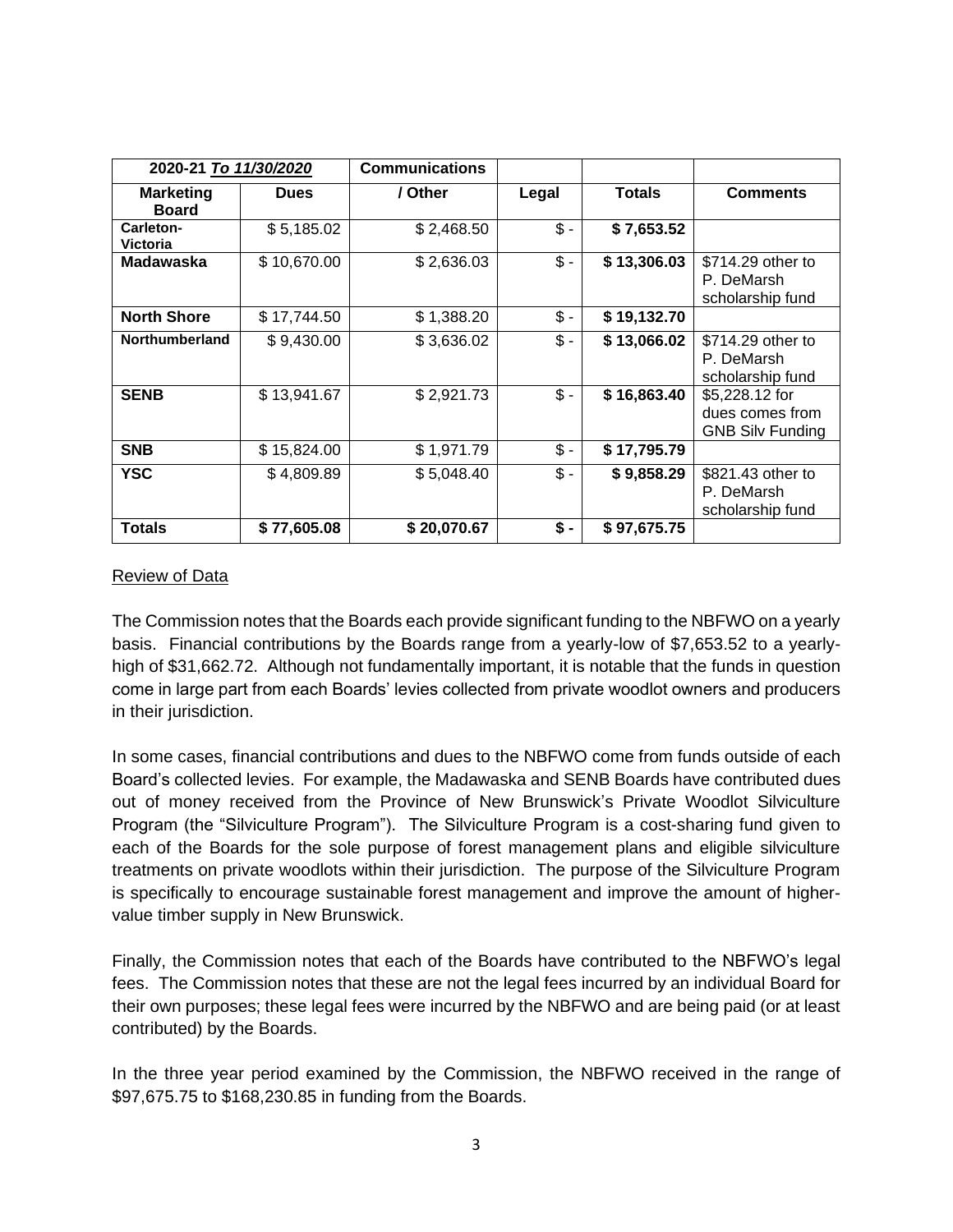# **NBFWO ACTIVITIES**

The Commission explored the NBFWO website to determine the activities that were being funded by the Boards. In the "What We Do" section, the Commission finds the following:

| About                                     | Promote and protect the interests and rights of those                                   |  |  |
|-------------------------------------------|-----------------------------------------------------------------------------------------|--|--|
| WHO WE ARE                                | engaged in lumbering operations.                                                        |  |  |
| WHAT WE DO                                |                                                                                         |  |  |
| <b>MARKETING BOARDS</b>                   | • Cooperate with government departments, and other like-minded organizations.           |  |  |
| <b>FEDERATION BOARD</b><br><b>MEMBERS</b> | • Lobby for the establishment of plans and programs necessary to achieve relative       |  |  |
| CONTACT                                   | income security for all forest workers.                                                 |  |  |
|                                           | • Promote good forest management.                                                       |  |  |
|                                           | • Promote good relationships with wood using industries.                                |  |  |
|                                           | • Study the long range use of woods available and promote industries that give a better |  |  |
|                                           | price for wood.                                                                         |  |  |

### Review of Activities:

In addition to the Commission's review of the NBFWO website and information available thereupon, the Commission has reviewed the following blog posts submitted by NBFWO to its website:

| <b>Blog Name:</b>                | Date:              | <b>Activity:</b>      |
|----------------------------------|--------------------|-----------------------|
| Will the Premier Step Up to      | February 5, 2021   | Lobbying / Government |
| <b>Restore Fairness?</b>         |                    | <b>Relations</b>      |
| For the Love of the Woods, A     | December 21, 2020  | Lobbying / Government |
| <b>Fight for Fairness</b>        |                    | Relations             |
| If We Don't Have A Fair          | October 7, 2020    | Lobbying / Government |
| Marketplace, We Will Fix It      |                    | <b>Relations</b>      |
| Wood Prices Soar While We're     | November 16, 2020  | Lobbying / Government |
| Left Out In the Cold             |                    | Relations             |
| Restoring a Healthy Wood         | August 13, 2020    | Lobbying / Government |
| <b>Supply System</b>             |                    | <b>Relations</b>      |
| Time For Our Politicians to Act  | September 10, 2020 | Lobbying / Government |
| for Fairness in Forestry         |                    | Relations             |
| The Curious Case of the New      | July 24, 2020      | Lobbying / Government |
| <b>Brunswick Forest Products</b> |                    | Relations             |
| Commission                       |                    |                       |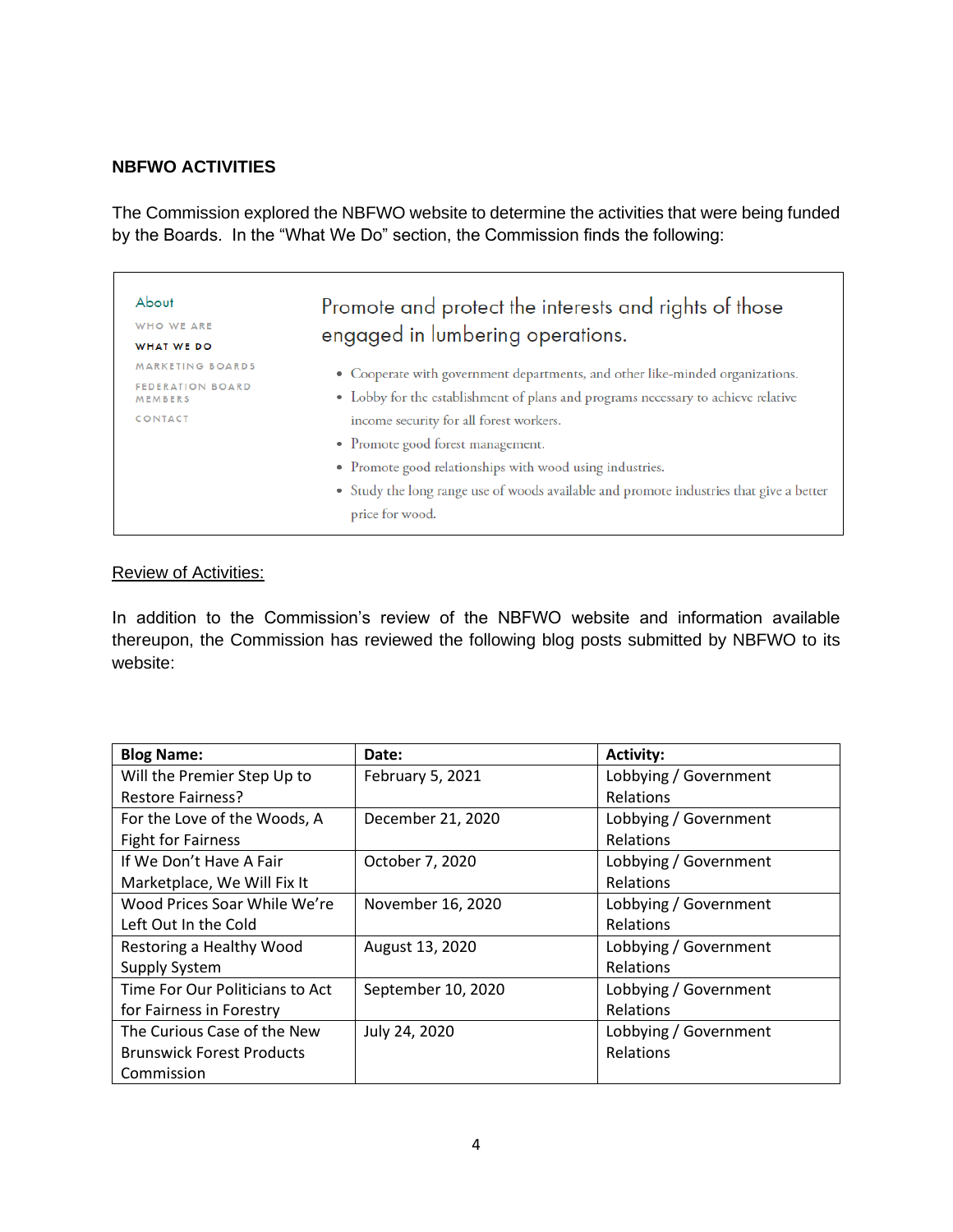| Forging On in Uncertain Times<br>and Looking to the Future                            | April 23, 2020     | Message to Industry                                                     |
|---------------------------------------------------------------------------------------|--------------------|-------------------------------------------------------------------------|
| Is Fairness Finally Coming for<br><b>Woodlot Owners</b>                               | January 24, 2020   | Lobbying / Government<br>Relations                                      |
| A Time of Reckoning for our<br>Woodlands                                              | October 30, 2019   | Lobbying / Government<br>Relations                                      |
| Time for Government Action on<br>Forestry                                             | September 27, 2019 | Lobbying / Government<br>Relations                                      |
| Remembering Peter Demarsh, a<br><b>Champion for Forestry</b>                          | August 9, 2019     | Message to Industry                                                     |
| The Wasted Potential In Our<br>Woods                                                  | May 31, 2019       | Lobbying / Government<br>Relations                                      |
| Battle with US Government,<br>Inaction Costing Us \$100 Million                       | Mar 21, 2019       | Lobbying / Government<br>Relation                                       |
| <b>Strong Wood Marketing Boards</b><br><b>Benefit All</b>                             | Feb 1, 2019        | Lobbying / Government<br><b>Relations (Marketing Board</b><br>Specific) |
| <b>Biodiverse Forests Are Not A</b><br><b>Priority Here</b>                           | January 17, 2019   | Lobbying / Government<br>Relations                                      |
| New Government In - Time to<br>Move On a New Crown Lands<br>and Forests Act           | November 15, 2018  | Lobbying / Government<br>Relations                                      |
| How Recent Commitments to<br>Better Forest Policy Might Lead<br>to Change. This Time. | September 17, 2018 | Lobbying / Government<br>Relations                                      |
| Understanding the Incredible<br>Potential of our Crown Lands                          | August 31, 2018    | Lobbying / Government<br>Relations                                      |
| Parties Agree There's a Problem<br>With How Crown Land Is<br>Managed - Now What?      | August 23, 2018    | Lobbying / Government<br>Relations                                      |
| Do Citizens Need to be Hurt for<br>NB Companies to Survive?                           | August 10, 2018    | Lobbying / Government<br>Relations                                      |
| New Brunswick is Blowing an<br>Opportunity We Can't Afford to<br>Blow                 | July 12, 2018      | Lobbying / Government<br>Relations                                      |
| Time for a New and Improved<br>Crown Lands and Forests Act                            | May 31, 2018       | Lobbying / Government<br>Relations                                      |
| How Things Have Changed -<br>Meet a 6 <sup>th</sup> Generation Woodlot<br>Owner       | May 1, 2018        |                                                                         |
| New Brunswickers Get It. They<br>See the Unfairness and They<br>Don't Like It.        | April 5, 2018      | Lobbying / Government<br>Relations                                      |
| Private Woodlot Owners: The<br>Most Unfairly Treated Group in<br>New Brunswick?       | Mar 16, 2018       | Lobbying / Government<br>Relations                                      |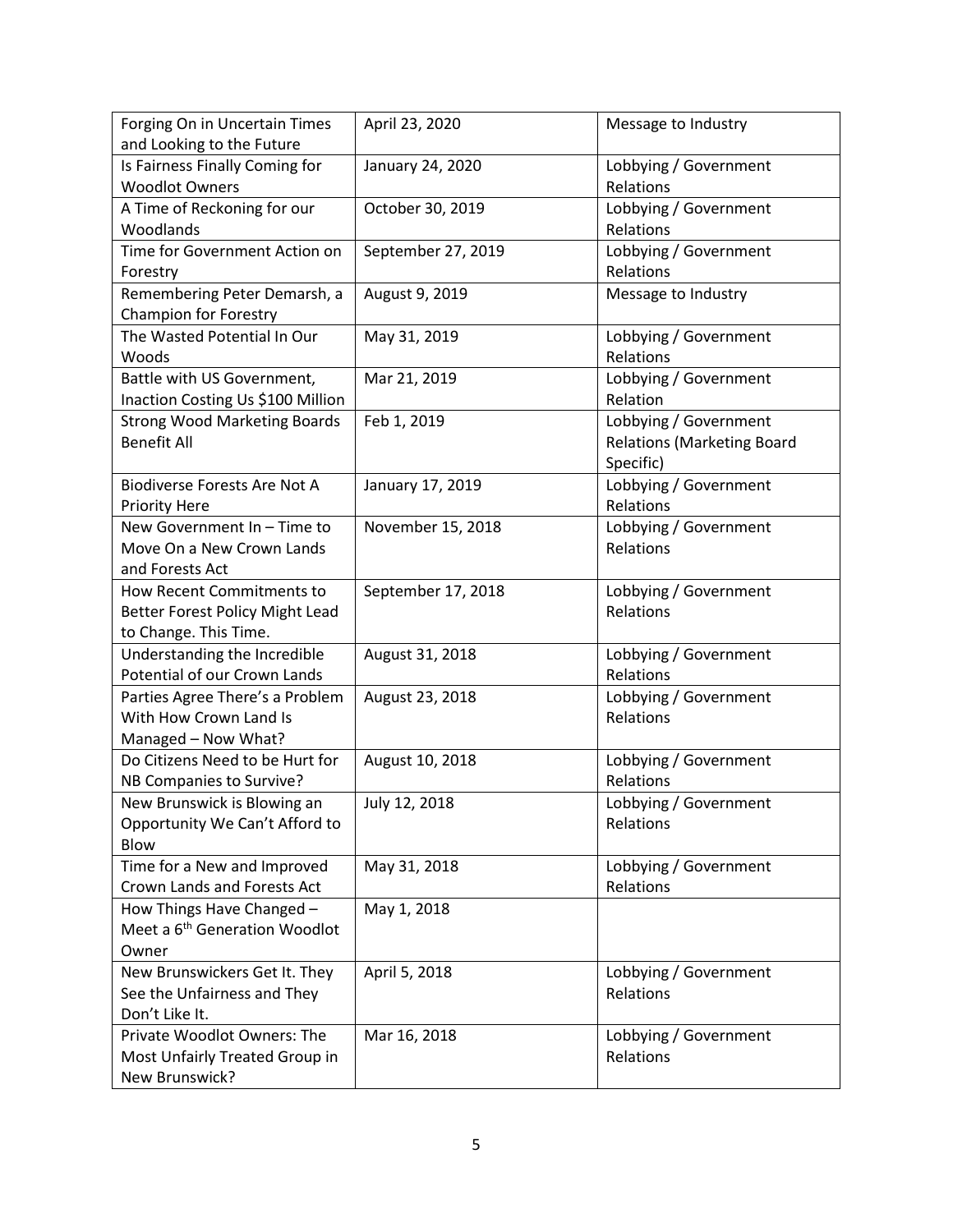# Analysis of Activities:

Based on its review of NBFWO activities, the Commission found that the most common theme amongst all NBFWO public posts and activity was to lobby the New Brunswick Government to make changes to legislation or to further empower the Boards in ways which would improve the situation for private woodlot owners. With the exception of a few posts which were aimed at nonlobbying messages to the public, the NBFWO has focused on relations between the New Brunswick Government and private woodlot owners and the Boards. The NBFWO portrays the situation facing private woodlot owners and the Boards to be quite dire.

The Commission notes that none of the blog posts or other activities reviewed are made to promote, advertise, or market the product which is being cultivated on private woodlots in New Brunswick. There are no posts about specific products being produced or sold in New Brunswick, either. There are some activities which pertain specifically to the Boards but only for the purpose of seeking an expansion of powers for the Boards. There is no effort by the NBFWO to assist the Boards with their mandate – the promotion and marketing of regulated products in New Brunswick.

The Commission was not able to locate any documents published by the NBFWO which relates to the promotion of New Brunswick forest products or the marketing and advertising of the same. The Commission is concerned that the NBFWO is not concerned with the product in New Brunswick but, rather, industry relationships with the Government.

# Conclusion:

Additionally, the Commission reviewed the 27 Blog posts on the NBFWO website to determine what category of activity was being conducted through these documents. The most commonly occurring theme amongst the posts was for the New Brunswick Government to make changes to legislation or to further empower the Boards in some way that would improve the situation for New Brunswick woodlot owners, which is portrayed in the majority of the posts to be quite dire. Notably, other than suggesting that legislative changes would "fix" the problems of the woodlot owners, there is little to no "promotion or advertising" of the products that are regulated by the Boards in New Brunswick.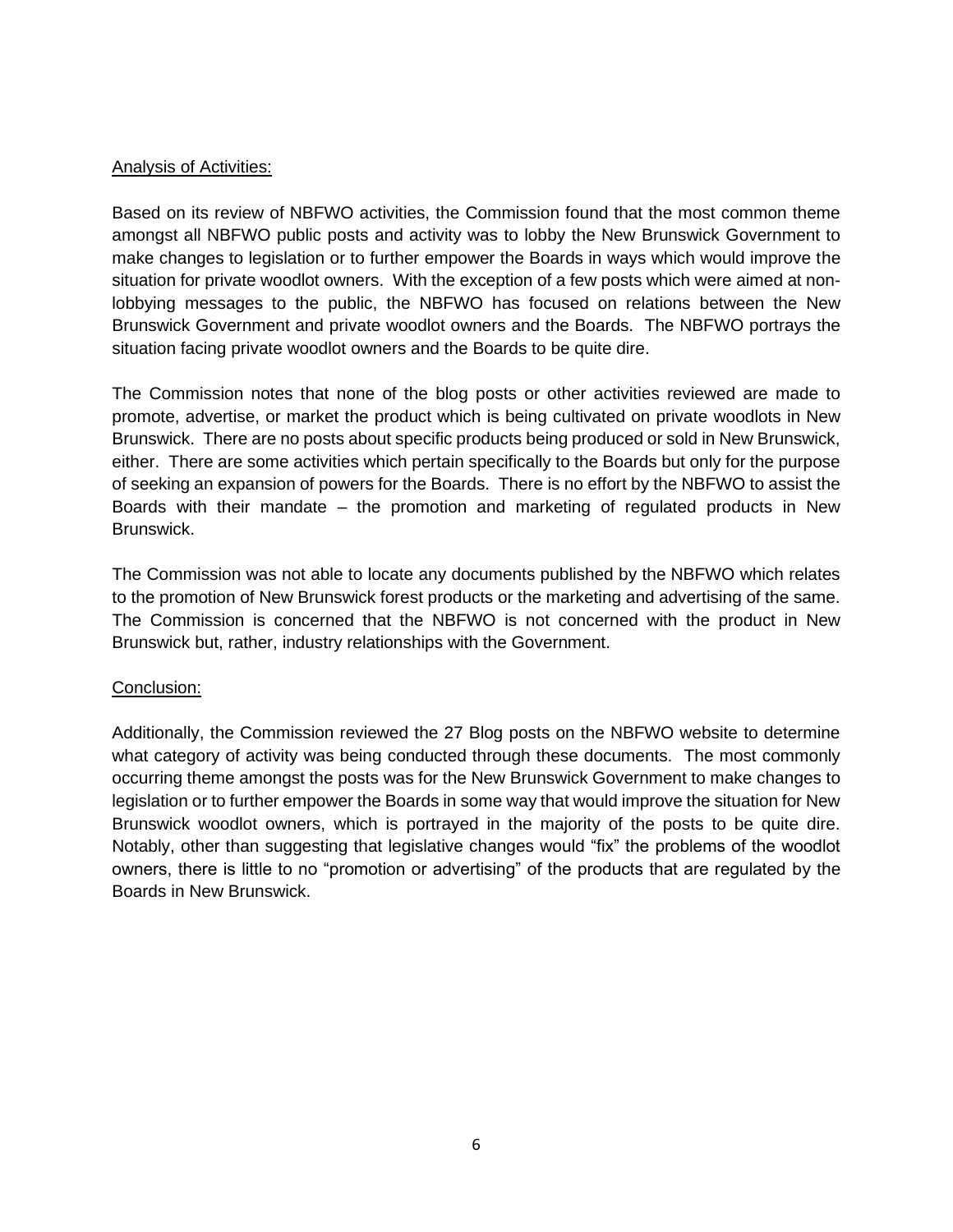### **MEMBERSHIP**

From the NBFWO website, the membership of the organization is clearly laid out as follows:

| About                                     | New Brunswick Federation of Woodlot Owners is a federation of private woodlot owner      |
|-------------------------------------------|------------------------------------------------------------------------------------------|
| <b>WHO WE ARE</b>                         | Associations from around the province. The New Brunswick regional forest products        |
| WHAT WE DO                                | marketing boards are members of the NBFWO.                                               |
| <b>MARKETING BOARDS</b>                   |                                                                                          |
| <b>FEDERATION BOARD</b><br><b>MEMBERS</b> | Therefore if you are a member of your local marketing board you are also a member of the |
| <b>CONTACT</b>                            | federation. New members are welcome; any private woodlot owner association in NB is      |
|                                           | eligible to be a member of the NBFWO.                                                    |

#### Review of Membership:

Based on the Commission's review of information pertaining to the NBFWO, the Commission has concluded that the Boards voluntarily maintain membership in the NBFWO. NBFWO claims that by extension, all private woodlot owners who are owners or producers within the Boards' regulated areas are essentially forced to become members of the NBFWO. This is not membership by consent. Furthermore, Marketing Boards are not membership based associations. They are regulatory bodies and have authority over any person who is engaged in the marketing or production and marketing of the regulated product. Any person engaged in those activities is subject to regulation and control by the Marketing Boards, and it is not optional, nor do they become a "member" of the Marketing Board.

Furthermore, based on the Commission's review of the NBFWO membership, there are private woodlot owners who have been deemed to be members of the NBFWO but who have not consented to such membership. This is particularly concerning to the Commission because there are private woodlot owners who are, through levy remittances to their local Marketing Board, contributing to the NBFWO but have not chosen to do so.

#### Conclusion:

Based on its review, the Commission understands that all Boards are voluntary members of the NBFWO and have provided consent for the same. However, by extension, all private woodlot owners in New Brunswick are automatically considered to be members of the NBFWO while consent for the same may not have been provided.

# **JURISDICTIONAL SCAN OF SIMILAR ORGANIZATIONS**

The Commission looked at similar organizations in New Brunswick and in other Provinces. The purpose of this review was to determine whether other jurisdictions had reviewed or analyzed a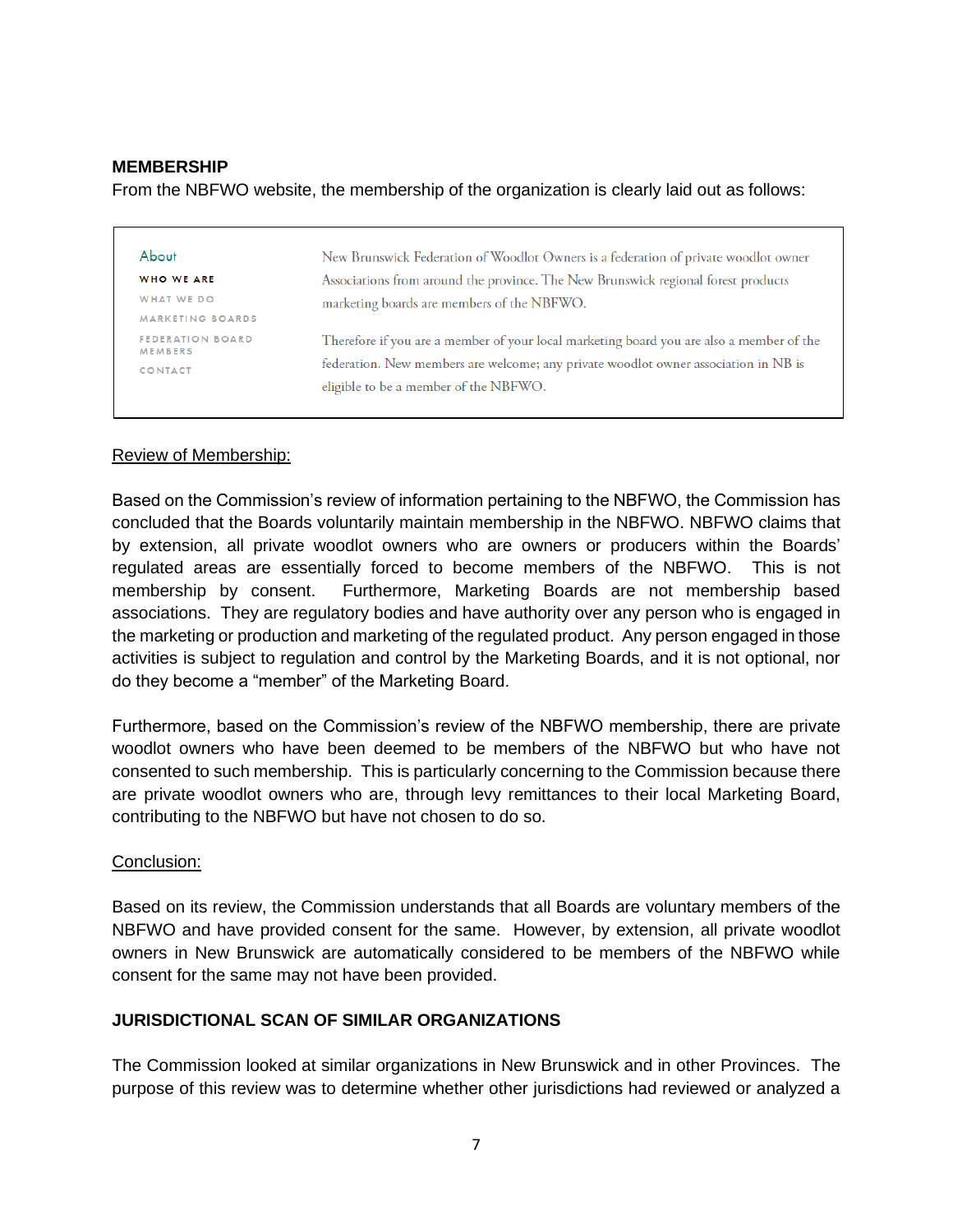similar situation which might provide some guidance to the Commission in New Brunswick. In conducting this review, the following organizations were reviewed by the Commission:

- 1. Ontario Woodlot Association
- 2. New Brunswick Agriculture Alliance
- 3. Woodlot Association of Manitoba
- 4. Woodlot Association of Alberta
- 5. Private Forest Landowners Association (B.C.)
- 6. Federation of Nova Scotia Woodland Owners
- 7. PEI Woodlot Owners Association
- 8. Federation des producteurs forestiers du Quebec

# Review of Other Organizations:

The Commission notes that there are organizations similar to the NBFWO who operate aross Canada. In these cases, however, membership is treated much differently. Membership to associations in other jurisdictions rest with individual private woodlot owners or woodlot businesses based on individual memberships and individual dues. In those circumstances, individual private woodlot owners have the choice to become a member of the association and pay dues accordingly. Each private woodlot owner then has the ability to provide input into the association accordingly. Legislative creations such as the Board are not present as members of these associations, nor is there automatic membership of private woodlot owners without consent.

The Commission also reviewed New Brunswick-based organizations in other industries. The New Brunswick Agriculture Alliance has a membership based on farm registrations but this is done on an individual basis. The Agriculture commodity boards are not involved in the New Brunswick Agriculture Alliance. Furthermore, there is no automatic membership in respect of that organization; consent is required for membership.

The Commission specifically reviewed the relationship between legislative regulation bodies such as the Boards in respect of industry associations across Canada. The Commission found a fundamental difference between "associations" and "boards". Participation or membership in these associations is all voluntary and at-request (not automatic). Associations typically act in the interest of their members through advocating or lobbying on behalf of the profession or group of interest. In this way, these associations are very similar to the NBFWO.

Based on the Commission's review of associations which are similar to the NBFWO, there are lobbying activities which can potentially result in advocacy against the regulatory framework of legislative bodies such as the Boards. It is, then, quite possible that an association such as the NBFWO would be required, at some point, to lobby or advocate *against* the regulatory framework that is put in place by a local Board, where under the current arrangement that Board is a member of the NBFWO.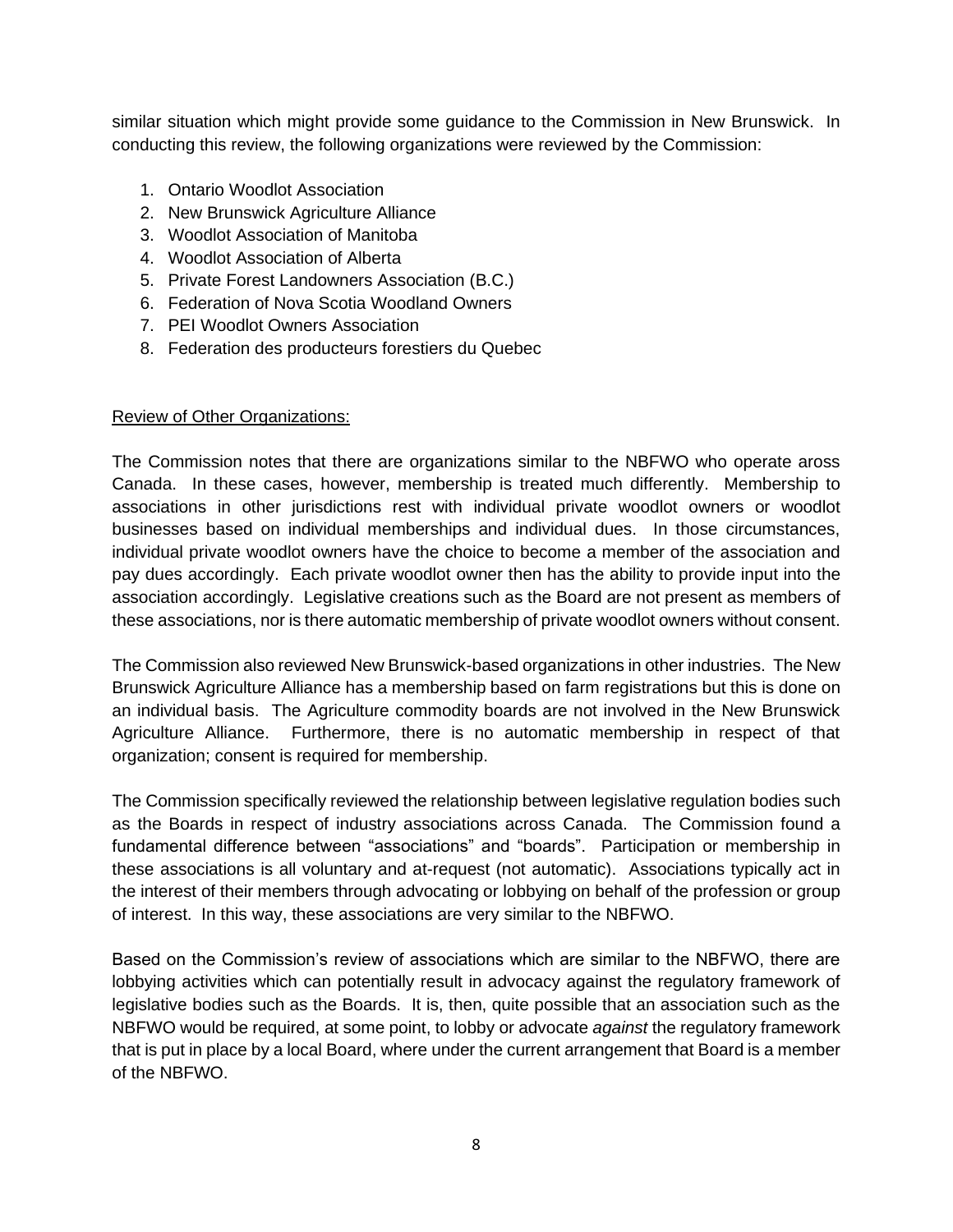Furthermore, associations such as the NBFWO are not governed through legislative authority and typically are self-governed with a board of directors comprised of individual members. Marketing Boards are governed through the legislative authority that they have been given under the *Natural Products Act* (New Brunswick) and, while they are also self-governed by a board of directors elected by their peers, their role is predominantly to properly govern the exercise and application of their regulatory powers. An association's role is typically more developmental, educational, or advocacy on behalf of the members. These roles are, based on the Commission's review, could potentially conflict with one another.

Finally, the Commission searched for guidelines or regulations in other jurisdictions with respect to acceptable expenditures by Boards with the hope that such guidelines and regulations may assist the Commission with respect to this issue. This search resulted in the discovery of a document prepared by the Ontario Farm Products Commission called "Guidelines for Marketing Board Expenditures and Reporting Requirements and Regulations on Investments by Marketing Boards". This document can be found at: Guidelines for Marketing Board Expenditures and Reporting Requirements and Regulations on Investments by Marketing Boards (gov.on.ca).

While this document covers more than just expenditures to associations such as the NBFWO, the Commission sees value in the other topics, as well, as they relate to issues that have happened with New Brunswick Forest Products Marketing Boards in the past.

# Conclusion:

In almost all cases, membership to the woodlot owners in other Provinces were individual woodlot owner or woodlot business based with individual dues. Other organizations and associations [similar to the NBFWO] operate a membership comprised of private industry stakeholders on a voluntary basis. Membership by regulatory and statutorily-created boards is not found in other jurisdictions and industries in Canada. This framework allows an association to engage in lobbying and other activities for the benefit of private industry stakeholders in an effective manner without jeopardizing the independence of any statutorily-created regulatory bodies.

The use of Board levies to fund the current activities of the NBFWO is inconsistent with the provisions of the *Natural Products Act* and Regulations. Additionally, the Commission is significantly concerned that woodlot owners in New Brunswick do not have a choice as to whether or not they are deemed to be members of the NBFWO, especially when they do not have a choice of whether or not they are regulated by their local Board. If they are conducting activities that fall within the regulatory framework (i.e. marketing regulated product), they are legally required to comply with the regulatory framework. Therefore, their membership in the NBFWO is automatic, even if they do not consent to the same. In this regard, the freedom of all private woodlot owners to choose to contribute to an association such as the NBFWO is restricted. It is possible that many private woodlot owners in New Brunswick are not even aware of their "automatic" membership in the NBFWO, as the Commission is not apprised of any reporting letters or other documents issued by NBFWO which may advise a private woodlot ownership of their membership.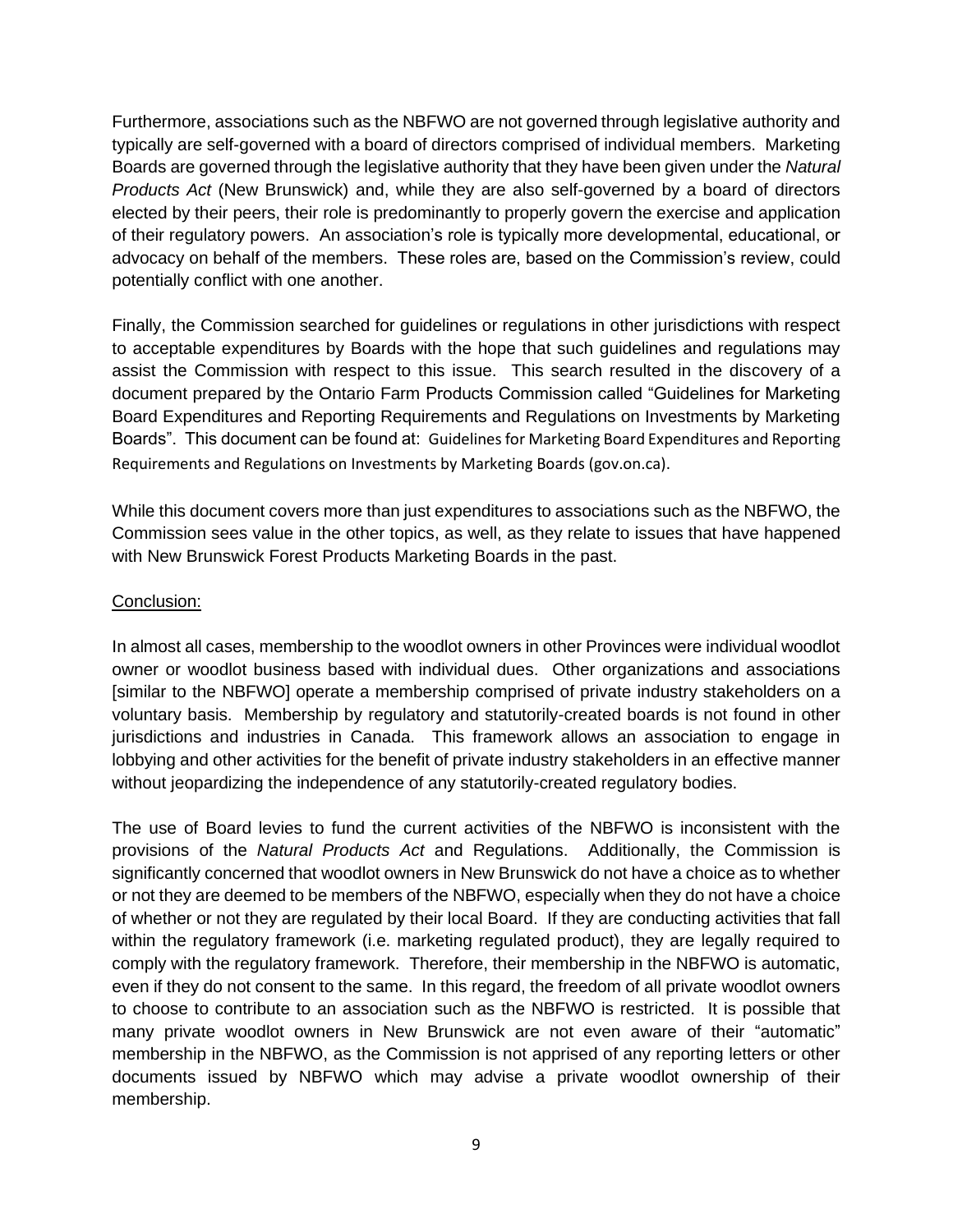# **FINDINGS AND CONCLUSION**

Through this investigation, the Commission finds that the majority of expenditures by the seven Forest Products Marketing Boards in their dues structure and additional expenditures towards activities conducted by the NBFWO are inappropriate and do not align with expenditures that comply with the provisions of the *Natural Products Act*. The Commission has interpreted those provisions specifically as follows:

- 1. Boards are permitted through the legislation to use funds generated by collection of levies for specific purposes. Those purposes under regulation *2005-104 – Forest Products Marketing Boards Levies Regulation – Natural Products Act* include (underlining added for emphasis):
	- a. the creation of reserves,
	- b. the payment of expenses and losses resulting from the sale or disposal of any such regulated product,
	- c. the equalization or adjustment among producers of any regulated product of money realized from the sale of such regulated product during such period or periods of time as the board or marketing agency may determine, and
	- d. promotion and research activities.
- 2. Boards are vested the powers under regulation *2014-1 – New Brunswick Forest Products Marketing Plan Regulation – Natural Products Act* to do the following:
	- a. to undertake and assist in the promotion of the consumption and use of the regulated product, the improvement of the quality and variety of the regulated product and the publication of information in relation to the regulated product;
	- b. to undertake or engage other persons to advertise and promote the regulated product;
- 3. It is the Commission's opinion that the majority of activities undertaken or publications by the NBFWO do not constitute promotion or advertising of the regulated product within the intent of the *Natural Products Act* (New Brunswick). Further, the majority of the NBFWO's publications appear to lobby for regulatory change, some of which could be regulatory change exercised by the Boards if they chose to do so. While lobby efforts may be an appropriate expense by an individual Board, the funding of lobbying efforts of another organization is not appropriate.
- 4. Certain Boards have inappropriately used funds received from Government of New Brunswick through the Provincial Private Land Silviculture Program to pay part of their NBFWO dues and/or expenses of the NBFWO. The funds in question are intended to be used for Boards' administration of the silviculture program.
- 5. Boards have funded legal expenses of the NBFWO, which is not contemplated at all within the legislation for the permitted uses of funds generated through levy collection by the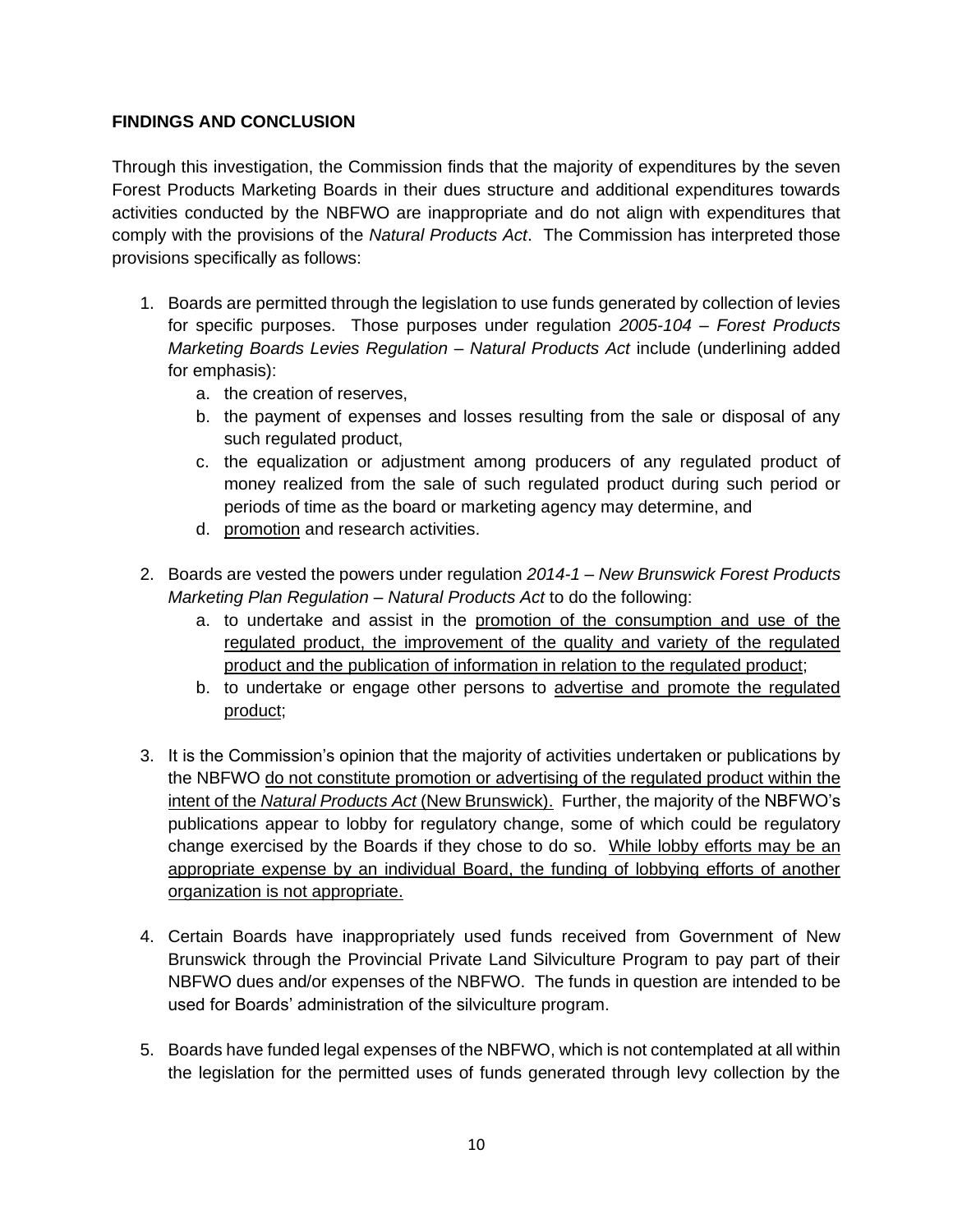Boards. Legal expenses of an individual Board would be legitimate use of levy funds, however funding another organization's legal expenses are not in these circumstances.

- 6. Individual woodlot owners, all of whom the NBFWO purports to represent, are not given a choice as to their membership and/or support financially or otherwise to the organization. The Commission finds this highly unusual and inappropriate. In its investigation, the Commission found similar organizations in New Brunswick and other jurisdictions are based and funded on memberships and dues structures at the individual level. The Commission also recognizes that despite the fact that this current structure of the NBFWO has been in place for a long period of time, this is the first time that the Commission has been formally requested to investigate the issue in this context.
- 7. A clear distinction must be made between private woodlot owners in New Brunswick and the Boards that regulate them. Private woodlot owners should have the freedom to become members of the NBFWO with their own consent. There should be no automatic membership implied to individual woodlot owners through the perceived membership by their respective Boards.

# **RECOMMENDED ACTIONS**

As a result of the findings from this investigation, it is recommended that the Commission adopt the following remedial actions:

- 1. Drafting an order of the Commission to provide specifically that the Boards are not permitted to use funds generated by collection of levies for the purposes of funding the New Brunswick Federation of Woodlot Owners and must cease all membership by a date to be determined following final legal review and implementation of the Order. For clarity, private woodlot owners are free to seek individual membership with the NBFWO for their own individual purposes.
- 2. Drafting of an order of the Commission to provide the specific guidelines to the Forest Products Marketing Boards with respect to expenditures and how they will be interpreted. The order may be called "Order Respecting Expenditures and Investments of Forest Products Marketing Boards";
- 3. In addition to the abovementioned Order, incorporating a new chapter in the Commission's "Guidelines for Forest Products Marketing Boards & Their Directors" publication that is dedicated to the subject matter in the Order.
- 4. Recirculating the new "Guidelines" publication to the Marketing Boards and making a copy of the revised publication on the Commission's website.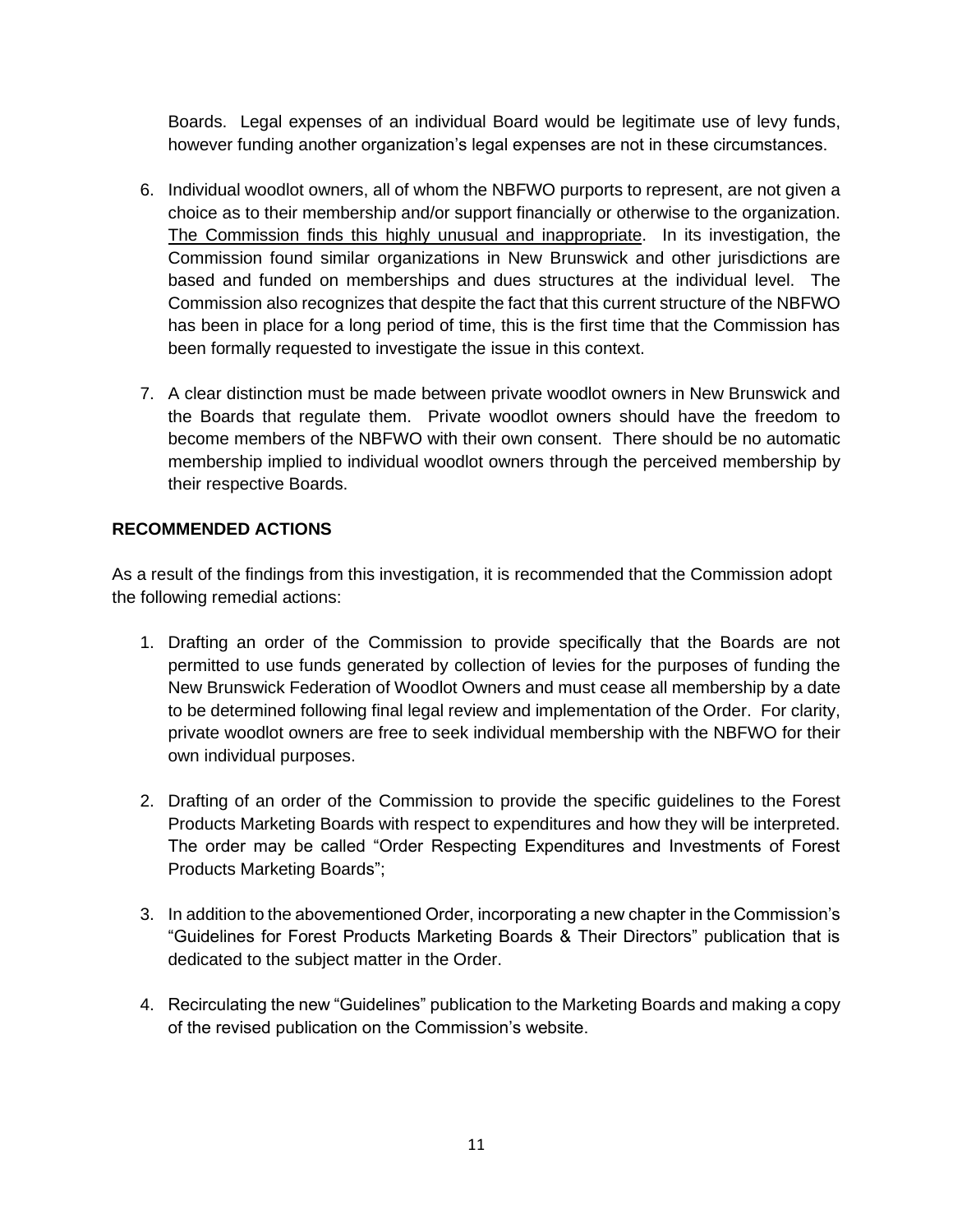# **APPENDIX "A"**

# **RELEVANT LEGISLATION**

# *Natural Products Act, ch. N-1.2, 1999*

### *Action and Investigation*

Section 12 of NPA:

**12(3)** The Commission may take any action referred to in subsection (4) if the Commission reasonably believes that an agency, board or person carrying out functions on behalf of an agency or board is committing an act or pursuing a course of conduct that may

(a) violate this Act or the regulations,

(b) constitute an unsound business practice,

(c) prejudice the interests of persons for whose benefit the agency or board has been established,

(d) constitute a failure by the agency or board or person to file a report or document required to be filed with the Commission or to provide information required to be provided to the Commission,

(e) lead to a defect, irregularity or inconsistency in the administration of a plan, or

(f) fall outside the scope, purposes or powers of the agency or board.

**12(4)** For the purposes of subsection (3), the Commission may do any one or more of the following:

(a) investigate the business and affairs of the agency or board, or the business and affairs of the person carrying out functions on behalf of the agency or board;

(b) prepare a report concerning the results of an investigation and, where the Commission considers it necessary, make the report public; and

(c) order the agency or board to take such remedial action as the Commission considers necessary.

**15** The Commission has general supervision over all agencies and boards constituted under this Act and shall perform such other duties and functions and exercise such authority prescribed by regulation in order to carry out the purpose and intent of this Act.

#### *Levies or charges for purposes of board or marketing agency*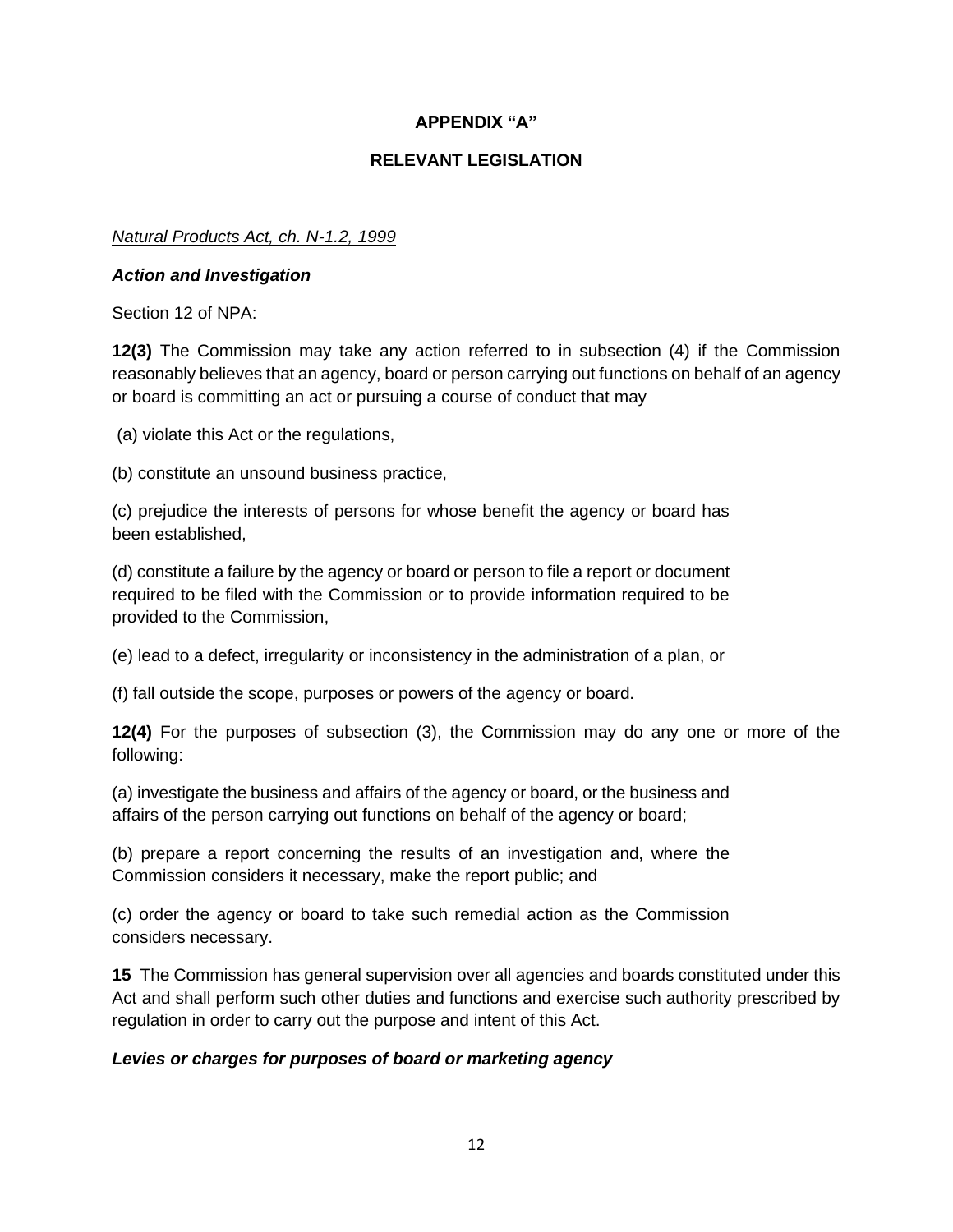**37(1)**The Lieutenant-Governor in Council may, by regulation, grant to any board or marketing agency in relation to the marketing or the production and marketing of any regulated product locally within the Province, authority

(a) to fix levies or charges and to impose them on and collect them from persons engaged in the marketing or the production and marketing of the whole or any part of the regulated product;

(b) for the purposes of paragraph (a), to classify the persons referred to in that paragraph into groups and fix the levies or charges payable by the members of the different groups in different amounts; and

(c) to use the levies or charges under paragraph (a) for the purposes of such board or marketing agency, including

(i) the creation of reserves,

(ii) the payment of expenses and losses resulting from the sale or disposal of any such regulated product,

(iii) the equalization or adjustment among producers of any regulated product of money realized from the sale of such regulated product during such period or periods of time as the board or marketing agency may determine, and

(iv) promotion and research activities.

# *Regulation 2014-1 New Brunswick Forest Products Marketing Board Plan Regulation – Natural Products Act, (O.C. 2014-1)*

**3(1)** The purpose of this Regulation is to establish a separate plan for each of the following forest products marketing boards:

- (a) the Carleton-Victoria Forest Products Marketing Board;
- (b) the Madawaska Forest Products Marketing Board;
- (c) the North Shore Forest Products Marketing Board;
- (d) the Northumberland County Forest Products Marketing Board;
- (e) the South East New Brunswick Forest Products Marketing Board;
- (f) the Southern New Brunswick Forest Products Marketing Board; and
- (g) the York-Sunbury-Charlotte Forest Products Marketing Board.

# *Purposes for the establishment of a Board*

**7** The purposes for which a Board is established are: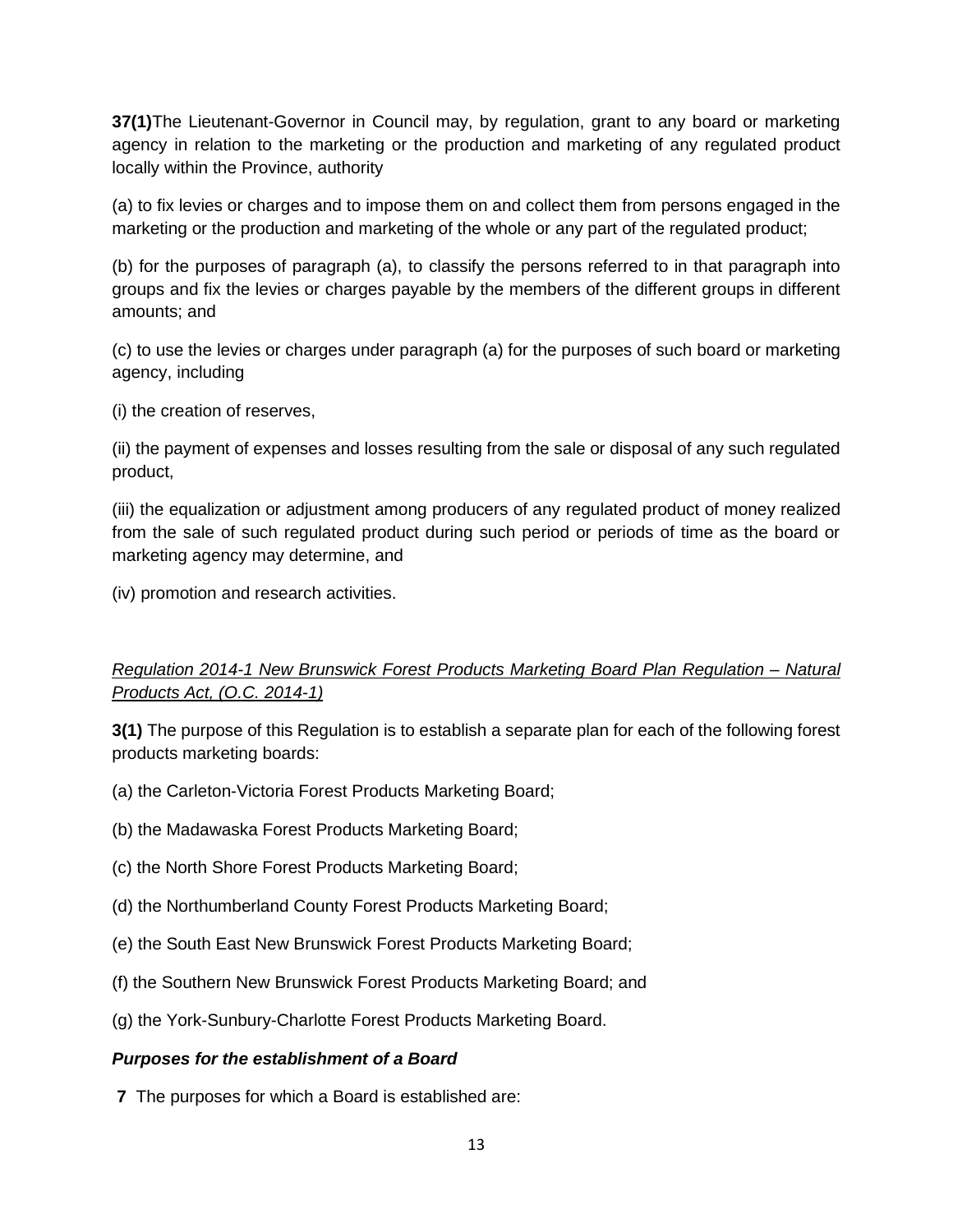(a) the promotion, control and regulation within its regulated area of the marketing of the regulated product;

(b) the promotion within its regulated area of the production of the regulated product;

(c) the development, conservation and management of forestry resources on private woodlots in its regulated area; and

(d) the promotion of the consumption and use of the regulated product.

# *Mission statement and strategic objectives of a Board*

**8** The mission statement and strategic objectives of a Board are:

(a) through communications, liaison, research and education, to represent people within its regulated area who market or produce and market the regulated product to other sectors of the forest industry, consumers and the public, with respect to all matters concerning the marketing or the production and marketing of the regulated product; and

(b) to promote the development and use of private woodlots within its regulated area as a dependable source of supply of high quality primary forest products for wood-using industries.

# *Powers of a Board*

**9** The following powers are vested in a Board:

(a) to market the regulated product;

(b) to prohibit the marketing or the production and marketing, in whole or in part, of the regulated product;

(c) to regulate the time and place at which, and to designate the body by or through which, the regulated product shall be marketed or produced and marketed;

(d) to require any and all persons before commencing or continuing in the marketing or the production and marketing of the regulated product to register with and obtain licences from the Board;

(e) to fix and collect periodic licence fees or charges for services rendered by the Board from any and all persons marketing or producing and marketing the regulated product, and for this purpose to classify those persons into groups, and fix the licence fees and charges or either of them payable by the members of the different groups in different amounts, and to recover any licence fees and charges or either of them in any court of competent jurisdiction;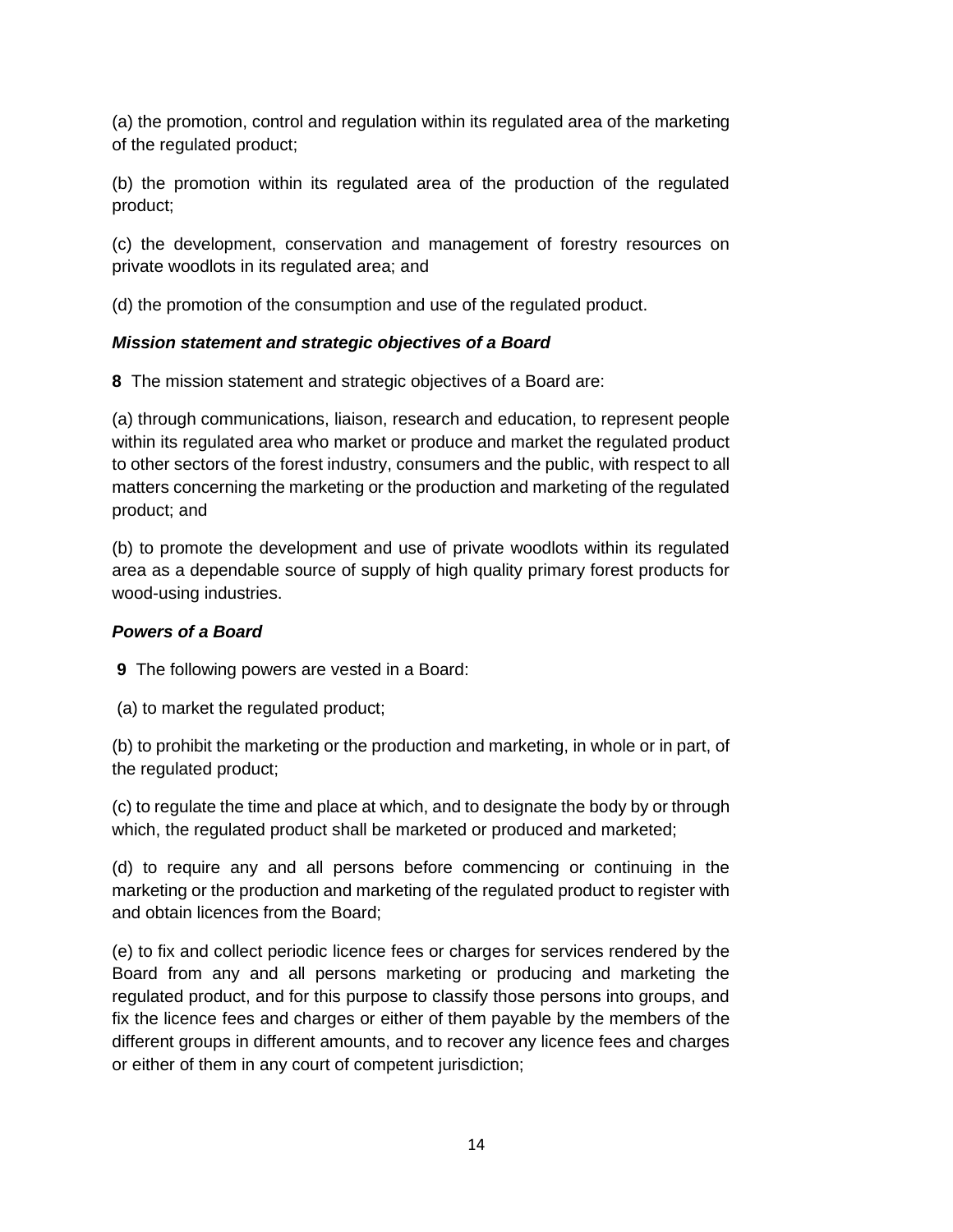(f) to suspend or cancel a licence for violation of any provision of the Act, the Plan, the regulation or any order of the Board and to reinstate a licence that has been suspended or cancelled;

(g) to require any person who produces the regulated product to offer to sell and to sell the regulated product to or through the Board;

(h) to prohibit any person from processing, packing or packaging any of the regulated product that has not been sold to, by or through the Board;

(i) to use, in carrying out the purposes of the Plan and paying the expenses of the Board, any money received by the Board;

(j) to require any person who receives the regulated product to deduct from the money payable for the regulated product any licence fee or charge referred to in paragraph (e) that is payable to the Board by the person marketing or producing and marketing the regulated product received and to forward that licence fee or charge to the Board or its agent designated for that purpose;

(k) to implement and administer forest management programs on private woodlots;

(l) to undertake and assist in the promotion of the consumption and use of the regulated product, the improvement of the quality and variety of the regulated product and the publication of information in relation to the regulated product;

(m) to undertake or engage other persons to advertise and promote the regulated product;

(n) to cooperate with any Canadian Board or Provincial Board to regulate the marketing of the regulated product and to act conjointly with the Canadian Board or Provincial Board for those purposes;

(o) to make the orders that are considered by the Board necessary or advisable to regulate effectively the marketing or the production and marketing of the regulated product or to exercise any power vested in the Board; and

(p) the powers of a corporation under the Business Corporations Act and, subject to the Act, in the exercise of those powers the members of the Board shall be *deemed to be its shareholders and directors.*

# *Regulation 2005-104 Forest Products Marketing Boards Levies Regulation – Natural Products Act*

# **Levies or charges in relation to marketing**

**3(1)**A board is authorized, in relation to the marketing or the production and marketing of the regulated product locally within the Province,